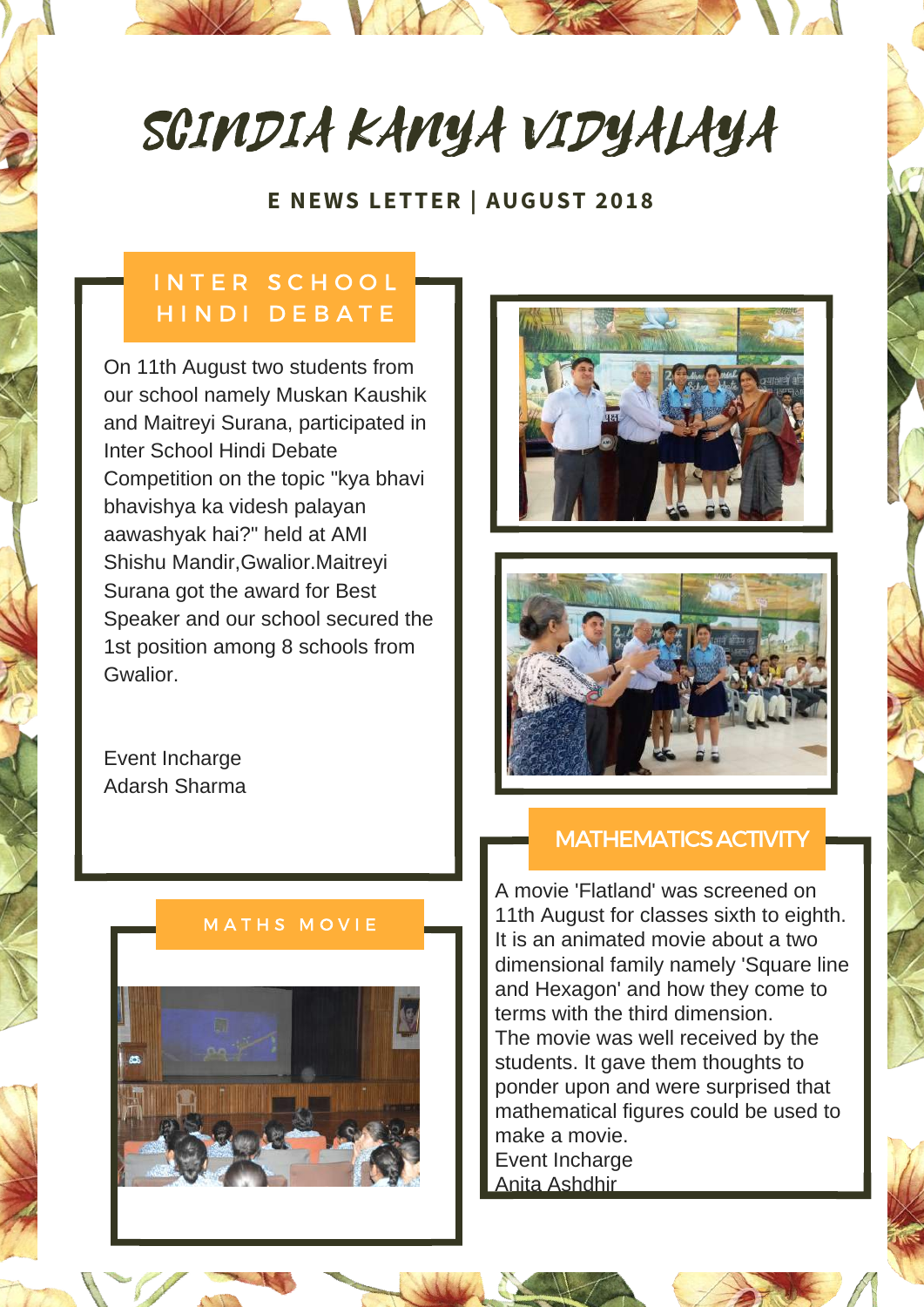#### A U G U S T 2 0 1 8



# **POCSO Workshop for Teachers**

On 7th August 2018, a workshop on POCSO Act was conducted for academic Staff by Dr.K.K. Dixit, Chairperson, Child Welfare Committee, District Gwalior. Dr. Dixit mentioned that the POCSO act came into effect in the year 2012 to protect children from sexual exploitation. The act defines a child as any person below eighteen years of age.

Dr. Dixit emphasized the need for awareness about this act as we all are responsible members of society and it is our foremost duty to protect our children from any such incidents.

Event Incharge Preeti Khichi





# ZONAL WRITTEN QUIZ ROUND, EXPRESSION'S INDIA

AT SCINDIA KANYA VIDYALAYA

On 16th August, 2018, Scindia Kanya Vidyalaya hosted the Zonal Written Round of The National School Health Quiz -2018, organized by Expression's India, The ambassadors for The National Skills, Values Education & School Wellness Program. Three students of class XI , Ananya Agarwal, Saumya Agrawal and Saumya Sarda , participated in the quiz. The Expressions India programme has over 2500 Child and Adolescent centred sensitization workshops, training programmes and community seminars to its credit. The written quiz comprised of 100 Multiple Choice Questions based on topics like life skills,challenges faced by adolescents, nutrition, working of human body, cyberbullying, common psychological disorders , child rights and protection of children against sexual offenses. The objective of the quiz was to create awareness and promote emotional and social wellbeing among school students.

Event Incharge Ms. Garima Sandhu

The following schools participated in the Zonal Written Quiz Round:

- 1. Scindia Kanya Vidyalaya, Gwalior
- 2. The Scindia School , The Fort, Gwalior
- 3. The Woodstock School, Gwalior
- 4. Podar International School, Gwalior
- 5. The Little Angles School,Gwalior
- 6. Bhartiyam Vidya Niketan ,Gwalior
- 7. Ramkrishna Vidya Mandir, Gwalior
- 8. The Happy Days School, Shivpuri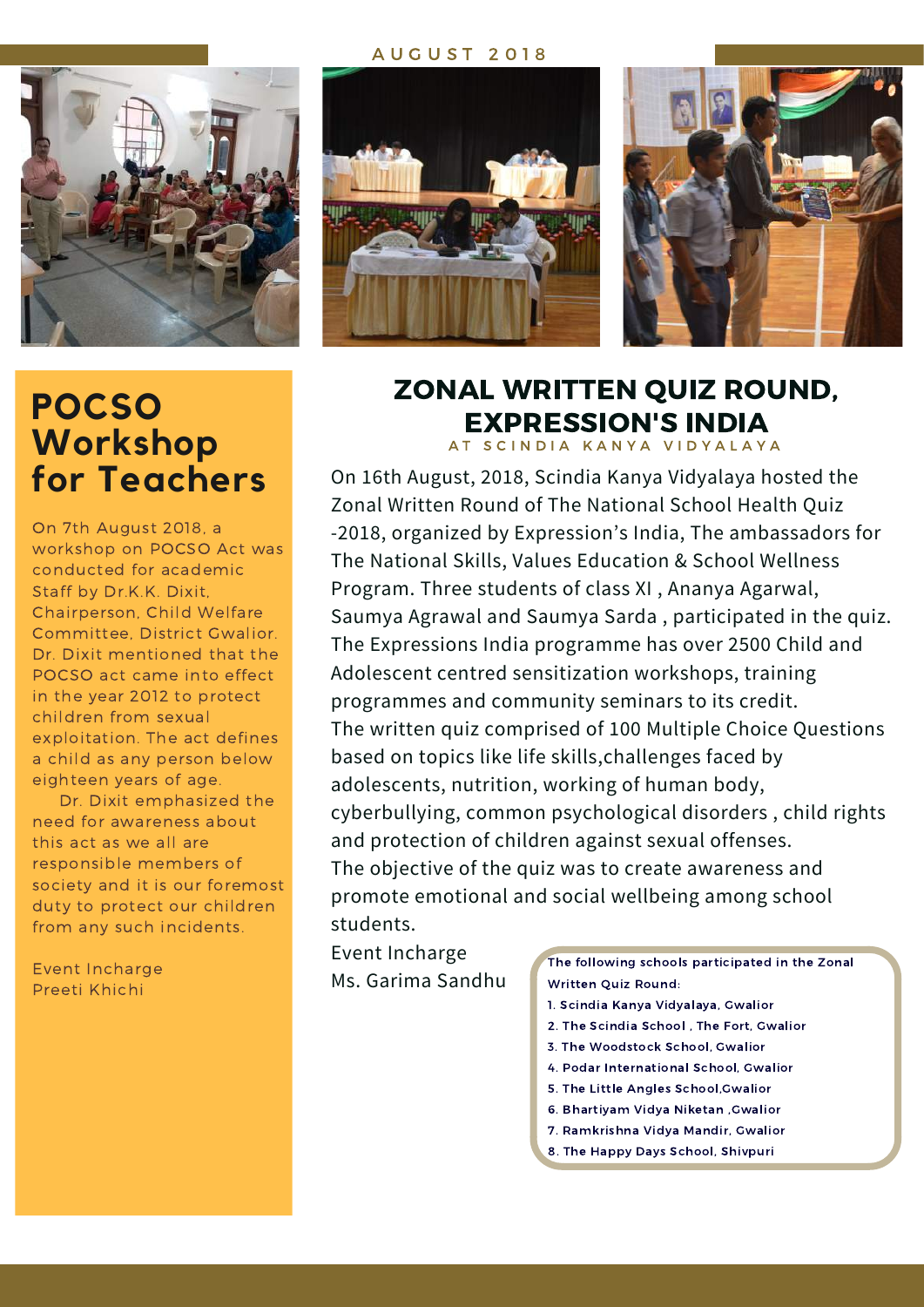# **SAHODAYA POETRY WRITING COMPETITION**

The Sahodaya Hindi Poetry writing competition was held on 20th August 2018 in Jain International School.

Shreya Agrawal and Aashi Singh from class 6th participated from our school. Event Incharge

Adarsh Sharma

## SAHODAYA HINDI DECLAMATION COMPETITION

The Sahodaya Hindi Declamation was held in "Cambridge School " Dabra on 8 August 2018. 36 Participants from 18 schools participated in this competition .

The participants had to recite a poem from one of eight famous Hindi poets. Ritika Kumar of class VIII B and Nritya Pillai of class VII A participated in this competition .

In Nritya's poem a wounded soldier was writing a letter to his parents from "The Kargil war ". Ritika's poem was based on a commentary on the present situation of our country.Our school secured 3rd position in this competition.

Event Incharge Indu Chaturvedi

# SAHODAYA INTER SCHOOL HINDI DEBATE COMPETITION

"Carmel convent higher secondary school has hosted the Sahodaya Inter school Hindi Debate Competition on 11 August 2018 for Classes 9th and 10th. The topic was "Abhivyakti ki swatantrata par lagam se loktantra ki bhawana aahat hoti hai". Twenty three CBSE schools participated in this competition. They gave their views for and against the given topic. The criteria for judgement was content, confidence, time management and over all expressions.

Our school secured the first position. Surbhi Bindra of class 9th was given the Best Speaker Award.



# Event Incharge

Anita Kashyap

# Sahodaya Inter School Volleyball Championship for U-19 for Girls

The Championship was held from 20th to 21st August, 2018. 09 schools which participated in the championship, were Army Public School, Little Angles' High School, Doon Public School, Scindia Kanya Vidyalaya , Carmel Convent senior Secondary School, The Woodstock School, St. Teresa Senior Secondary School, Gwalior Glory High School, SDVM Public School.

The Chief Guest at the Opening Ceremony was Mr Nikesh Sharma, Chairman, Sahodaya, and Principal, Vidya Bhawan Public School, Gwalior. The meet was organized for U-19 category as per VFI rules. The matches were organized on Knock out basis under the supervision of qualified officials. Scindia Kanya Vidyalaya was the winner in U-19, The Runners Up trophy went to Little Angles' High School.

Carmel Convent High School was declared 2nd runners up. Special trophy for the "Best Player of the Tournament" were given to Saraswati Gurung of Scindia Kanya Vidyalaya. Event Incharge

Shakuntla Tripathy

## SAHODAYA SUB JUNIOR ENGLISH JAM COMPETITION

DPS Rairu organised an English JAM Competition under the aegis of Sahodaya on 18 August 2018 for classes 5th and 6th. Navya Gupta and Tanishka Agarwal of class 6 participated in it. Participants were supposed to choose a topic by chit picking and speak for one minute on it. The judgement criteria for the event was content , body language , fluency , relevance and voice clarity.

Event Incharge Nidhi Chaturvedi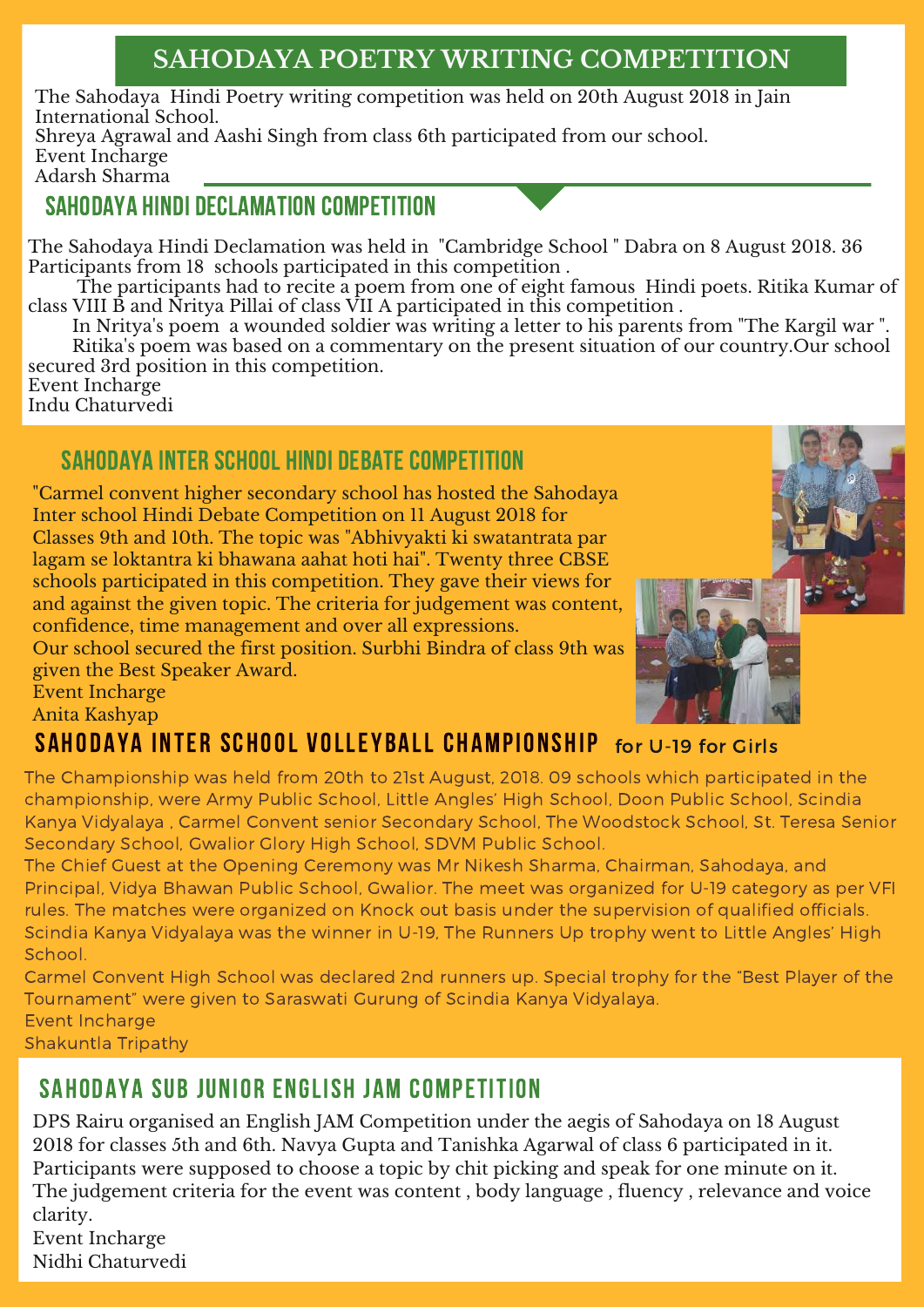### INTER HOUSE PARLIAMENTARY DEBATE COMPETITION (CLASSES IX- XII)

Inter House Partiamentary Debate was organized on August 27, 2018. The four houses were divided into two teams of two houses each by draw of lots.

In the first place Vasundhara House and Yashodara House as Proposition and Opposition respectively debated on the topic 'This house will ban advertisements on fairness products.' Then Madhavi House and Usha House as Proposition and Opposition respectively debated on the topic 'This house will ban zoos.'

All the participants came up with logical points and reasoning. This was evident from how the Point of Information were raised and responded.

In the final round, Usha House and Yashodhara House debated on the topic ' This House will make organ donation compulsory after death.'

Usha House got an edge over Yashodhara House by their power of reasoning and bagged the First Position.

Best Speaker was awarded to Sudiksha Agarwal of Usha House, First runner up was bagged by Suhani Kansal of Usha House and Second runner up was Mani Agarwal of Yashodhara House.

Ottima Ragazza Event Incharge

# INTER CLASS HINDI STORY TELLING COMPETITION

Imagination is the key to creativity and children can be trained in many ways to develop stronger skills of imagination.The Inter class Hindi Story Telling Competition for Classes 6th and 7th on 13th August 2018 was held in Chitrangada Bhawan. 12 students participated from various sections in the competition. The judges were Mrs. Adarsh Sharma, Ms. Vinita Hemnani and Ms. Nabia Fatima. Students narrated moral based stories of their choice. These young story tellers used expressions and voice modulation to make their stories interesting and expressive. Each story concluded with a moral highlighting different values of life. The enthusiasm and passion of the students was evident during the competition. The event was attended by hindi teachers, judges and class 6th and 7th. Event Incharge Anita Kashyap



THE RESULTS ARE AS FOLLOWS... CLASS 6TH : FIRST - MANASVI MUDGAL SECOND - SHREYA AGARWAL THIRD - ADHYA KHANDELWAL. CLASS 7TH : FIRST - NAVYA WADHAWA SECOND - SANSKRITI PATIDAR THIRD - NRITYA PILLAI AND PAKHI GUPTA.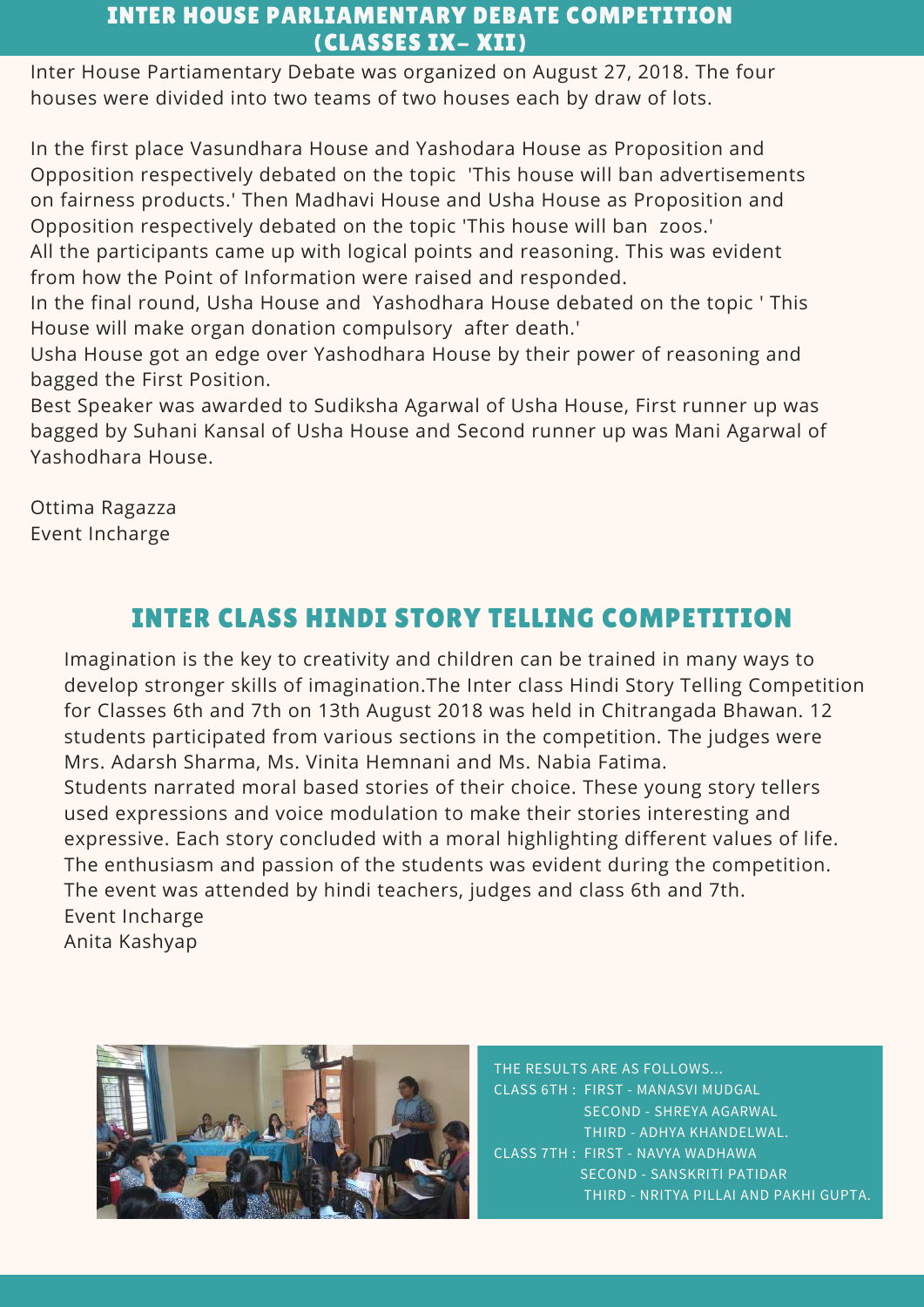

# Inter House Folk Dance Competition

The Inter House Folk Dance competition was held on 15th August 2018. 8-10 girls participated from each house. All the houses performed dance forms from different parts of India. Madhvi House performed Dandiya Dance of Gujarat, Usha House performed Oyilattam of

Naidu,Vasundhara House performed Gondhal of Maharashtra & Yashodhara House performed Maruni Dance of Sikkim. Through this girls learnt different dance forms.

Result was as follows 1st position-Vasundhara House 2nd position-Usha House 3rd position-Madhvi House

Event Incharge Meghna Sharma

#### Tamil **I N T E R H O U S E I M A G I N A T I V E P A I N T I N G C O M P E T I T I O N**

Our school organized an Inter House Imaginative Painting Competition for Senior Category on 6th August 2018 in the Painting room.

The results are as follows.

| Individual Position - House Position - |                   |            |
|----------------------------------------|-------------------|------------|
| Maithili Niyati                        | 1st Madhavi House | <b>lst</b> |

Samradhi Agrawal 2nd Yashodhara House 2nd Naina Singhi 3rd Usha House 3rd

Event Incharge Arnima Rastogi

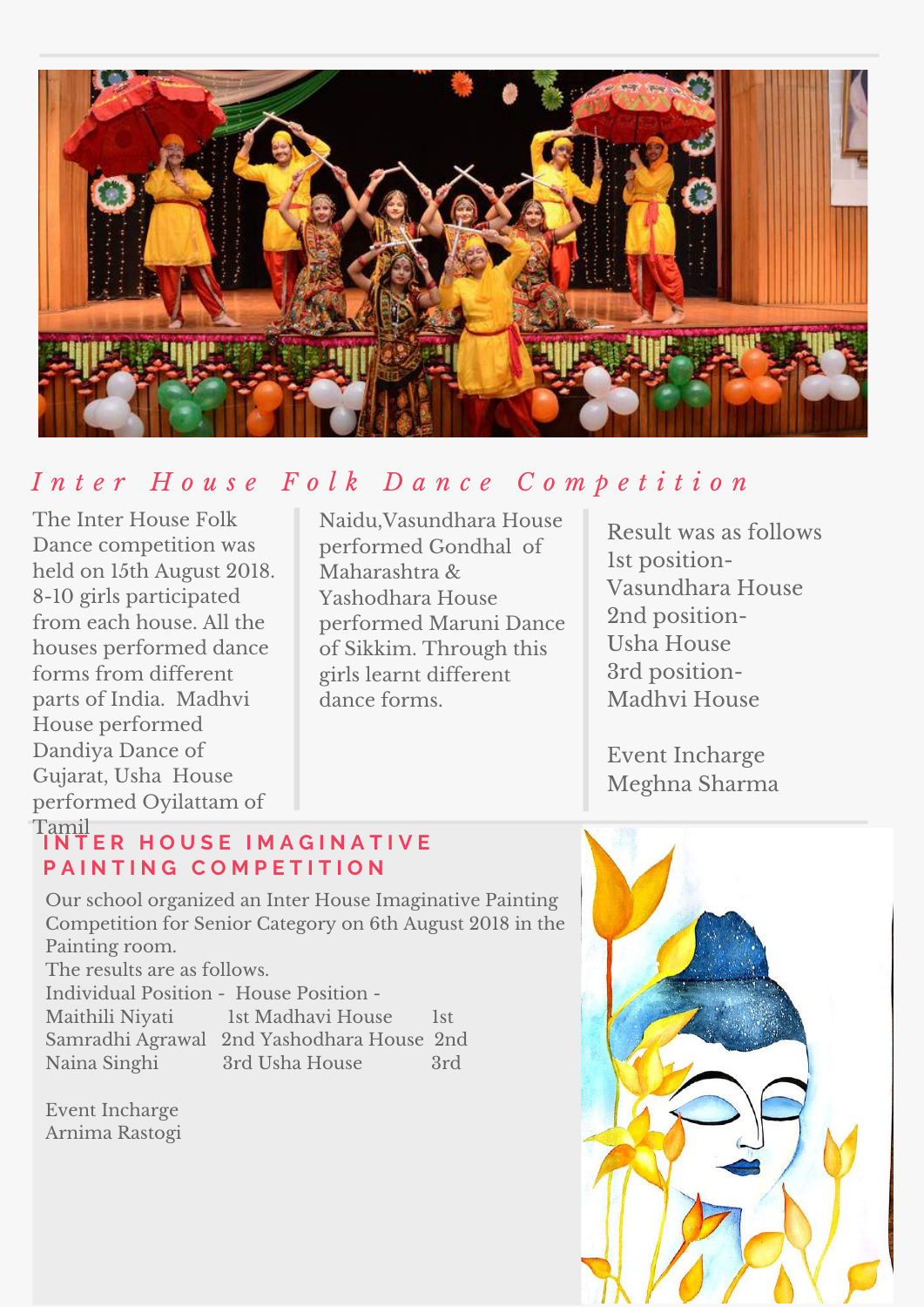## NATIONAL ANVESHIKA EXPERIMENTAL SKILL TEST-2018

participate or maniper system into the competition into the maniper competition of the survey of the Sukanya Dubey<br>was selected in this screening and will participate in a selected in this screening and will participate in On 18th August 2018, National Anveshika Network of India under the guidance of emeritus Prof. H C Verma, IIT, Kanpur organized a screening test for National Anveshika Experimental Skill Test-2018 at K V No.1, Gwalior. Several schools in and around Gwalior took part in this event. The following class XII A (Science stream) students of our school participated in this programme. Debdipa Pramanik preliminary round which will be held in September.

S.No. Name

- 1 Sneha Sureka
- 2 Songmee Limboo
- 3 Pranjul Garg
- 4 Vrinda Goel
- 5 Debdipa Pramanik
- 6 Muskan Girhotra
- 7 Ammna Rakshanda
- 8 Sukanya Dubey
- 9 Pratika Bisht
- 10 Anushka Garg

Event Incharge V.S. Pandi





#### **INTER HOUSE INDIAN ORCHESTRA COMPETITION**

On 13th August 2018 Inter House Indian Orchestra was organized. All four houses participated in it. Madhavi house:

They performed rag bageshree. It's THAAT is 'Kafi'. In this raga Ga and Ni 'Swars' are komal and rest of the 'Swars' are shuddha. They played a composition in taal 'Kehrwa and Teentaal'.

Usha house:

They performed 'Rag Bihag'. The THAAT of this 'Rag' is 'Kalyan'. GA swar is 'Vadi' and ni 'Swar' is 'Samvadi'. They played a composition in 'Taal Dadra'.

Vasundhara house:

They played 'Raga Yaman', 'Bhupali' and 'Desh'. They played three different compositions in 'Taal Dadra', 'Kekharwa', 'Teentaal'. Yashodhara house;

They played two compositions in 'Deepchandi' and 'Keharwa' in Raag Kaafi

1st prize Madhavi house

2nd prize Yashodhara house 3rd prize Usha house

Event Incharge Mr. O.P. Bhargava



Yashodhara Dixit, class of 2017-18 wrote to inform that she has been accepted at the Wisconsin University on an SKV scholarship. Congratulations and best wishes !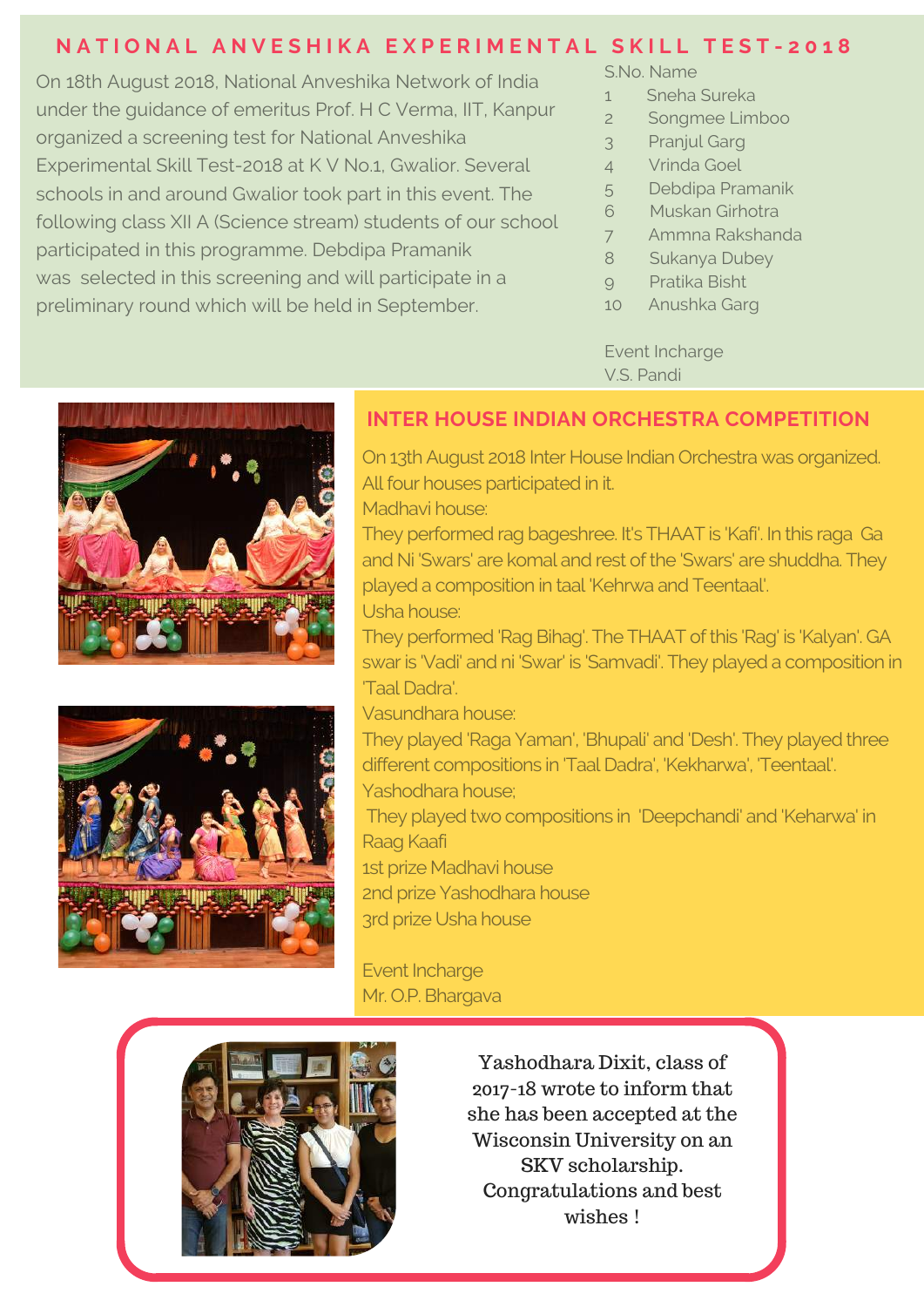# INTER HOUSE SPORTS EVENTS

## TAEKWONDO INTER HOUSE COMPETITION RESULTS

#### SENIOR GROUP

1ST POSITION-MADHAVI HOUSE 2ND POSITION-USHA HOUSE 3RD POSITION- VASUNDHARA HOUSE 4TH POSITION- YASHODHARA HOUSE

#### MIDDLE GROUP

1ST POSITION- VASUNDHARA HOUSE 2ND POSITION- MADHAVI HOUSE 3RD POSITION- YASHODHARA HOUSE 4TH POSITION- USHA HOUSE

#### INTER CLASS

| <b>IST POSITION- ANURADHA LOHAR</b> |  |
|-------------------------------------|--|
| 2ND POSITION - KINJAL JAIN          |  |
| <b>3RD POSITION - ANISHA GUPTA</b>  |  |

## BASKETBALL INTER HOUSE COMPETITION RESULTS

CATEGORY – SENIORS DATE – 6/8/2018 1ST POSITION - VASUNDHARA HOUSE NAME OF PARTICIPANTS 1. KINZONG DOMA BHUTIA 12TH V/8449 2. MEHAK BHATI 12TH V/8350 3. DIKI CHODEN BHUTIA 11TH V/8605 4. SNEHA SUREKHA 12TH V/8828 5. ADITI PATHADIKAR 10TH V/8649 6. ANISHKA JAISWAL 12TH V/8202 7. VIDUSHI SANGANARIA 11TH V/8364 8. ANIKA SHRIVASTAV 11TH V/8765 9. JANVI TULSYAN 11TH 10. MAHIMA DAGAR 12TH 11. SWEETY RAJORIA 10TH V/8552

12. CHUNGCHUNG BHUTIA 11TH V/8606



- 2ND POSITION MADHAVI HOUSE NAME OF PARTICIPANTS 1. RINGZING O LEPCHA 12TH M/8443 2. SNEHA PATEL 11TH M/8351
- 3. AKSHITA GROVER 11TH M/9306
- 4. SLEEMIT LEPCHA 10TH M/9770
- 5. DISHA AGARWAL 10TH M/8927
- 6. ISHITA BANSAL 11TH M/8545
- 7. DIKI DOMA LEPCHA 10TH M/8767
- 8. RADHIKA AGARWAL 11TH M/9265
- 9. ROSAL JAIN 10TH M/8848
- 10. RICHA SHREE 11TH M/9364
- 11. JUGNU VERMA 12TH M/8207
- 12. JAGRITI SINGH 11TH M/8726

3RD POSITION – USHA HOUSE NAME OF PARTICIPANTS 1. GANGA SHARMA 12TH U/8450 2. BHUMIKA CHETTRI 11TH U/8607 3. PRATIMA SINGH 12TH U/8245 4. AMISHA PATEL 10TH U/8512 5. SHREYA SINGH 10TH U/8570 6. PRIYANKA TOMAR 10TH U/9131 7. SANSKRITI SHARMA 10TH U/8549 8. VAMA MALOO 10TH U/8859 9. ANUSHKA BANSAL 10TH U/8507 10. SALONI PALWAR 10TH U/9076 11. REVIKA RAI 11TH U/8612

12. PRANJUL JAIN 12TH U/8541



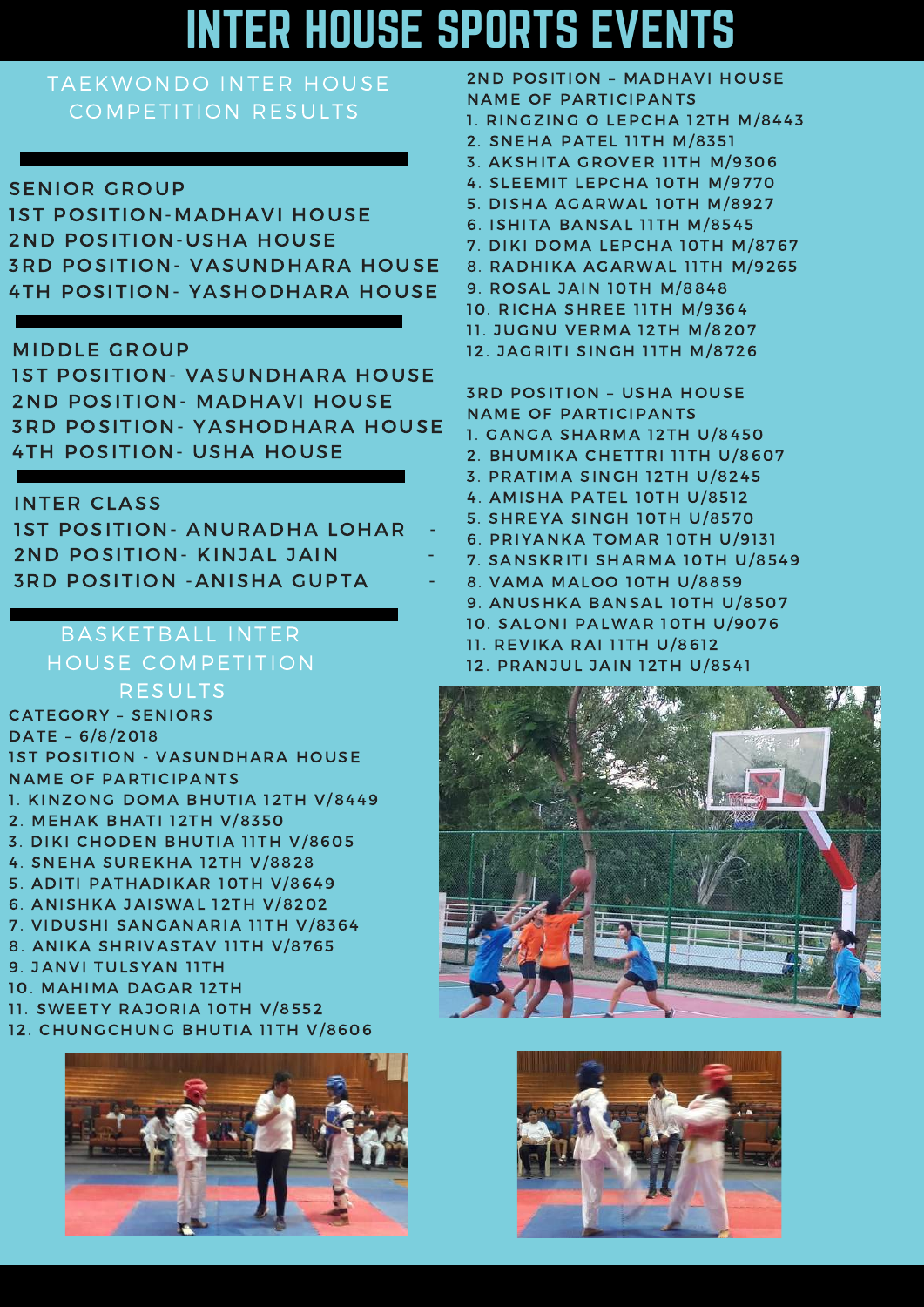# INTER HOUSE SPORTS EVENTS

# INTER HOUSE COMPETITION VOLLEY BALL (OPEN)

SISWA<br>GIAN<br>PRAS<br>SRAW<br>JURUN<br>URUN<br>A GUI 1ST POSITION - YASHODHORA HOUSE NAME OF PARTICIPANTS 1. ANTARA SINGH 12 2. LAKHMITH SHERPA 11 3. JAHNVI SARASWAT 11 4. SHRISTI KIRAN CHETTRI 11 5. PAVITRA BISWAKARMA 11 6. SHUBHANGI ANURAGI 09 7. ARSHITA PRASAD 11 8. SHRUTI AGRAWAL 11 9. ANANYA GUPTA 12 10. NIKITA GURUNG 12 11. TARISHMA GURUNG 12 12. NANDINI MITTAL 09

HUNG BH<br>CARWAL<br>INGH 11<br>LSYAN 11<br>DEN BH<br>DOMA B<br>PATNI 0 2ND POSITION -VASUNDHARA HOUSE NAME OF PARTICIPANTS 1. SARASWATI GURUNG 11 2. CHUNG CHUNG BHUTIA 11 3. RIDDHI AGARWAL 11 4. SMRITI SINGH 11 5. JANVI TULSYAN 11 6. DIKI CHODEN BHUTIA 11 7. KINZONG DOMA BHUTIA 12 8. YASHIKA PATNI 08 9. SWEETY RAJORIA 10 10. CHINMAYEE TIWARI 09

- 11. ANITA SUBBA 09
- 12. DIVYANJALI SHARMA 09

3RD POSITION - USHA HOUSE NAME OF PARTICIPANTS 1. REVIKA RAI 11 2. RENUKA  $S$  - PMA 11 3. RINCHEN JH TIA 09 4. ESHA MISHP 12 5. SHANYA JAIN 09 6. SMIRITI RAJI LO9 7. RITOBINA 11 2. RENUKA CHETNA 11<br>3. RINCHEN JHETTA 09<br>4. ESHA MISHP 12<br>5. SHANYA JAN 09<br>6. SMIRITI R^JI (LO9<br>7. RITOBINA - 211<br>8. BHUMIKA CHETTRI 11 9. BHAMANA RAI 12 10. GANGA SHARMA 12 11. MUSKAM AUJA 11

12. KHUSHI SINGHAL 11

) NGMU LEI<br>A LEPCHA<br>UBBA 10<br>LEPCHA 10<br>AI 10<br>AI 10<br>RG 12 4TH POSITION - MADHAVI HOUSE NAME OF PARTICIPANTS 1. RINZING ONGMU LEPCHA 12 2. DIKI DOMA LEPCHA 10 3. BIMALA SUBBA 10 4. MONGMIT LEPCHA 10 5. SLEEMIT LEPCHA 10 6. SALINA RAI 10 7. ISHITA GARG 12 8. JHANVI KHEMKA 11 9. ANIMEET SIDDHU 09 10. RADHIKA AGRAWAL 12 11. NISHI RAJPUT 11 12. PRIYASHI B. 8

## IPSC BADMINTON CHAMPIONSHIP

The following girls participated in IPSC Badminton Championship held at Mayo College Girls School, Ajmer from 5th to 9th August 2018. All the girls performed well and were appreciated.

#### NAME OF PARTICIPANTS

- 1. PAKI GUPTA
- 2. LAVANYA GANDHI
- 3. PALOMI JAIN
- 4. PRITIKA PRADHAN
- 5. SHREYA PRASAD
- 6. SUKANYA DUBEY
- 7. SONGMEE LIMBOO
- 8. BHUMIKA SINGH
- 9. AARUSHI PANDEY
- 10. PUNSHIBI KONSAM
- 11. CINDRELA JOHN
- 12. ANI BEN RAI
- 13. TANVI SINGH
- 14. ZOYA AMAL RAKESHI
- 15. RIDDHI AG.

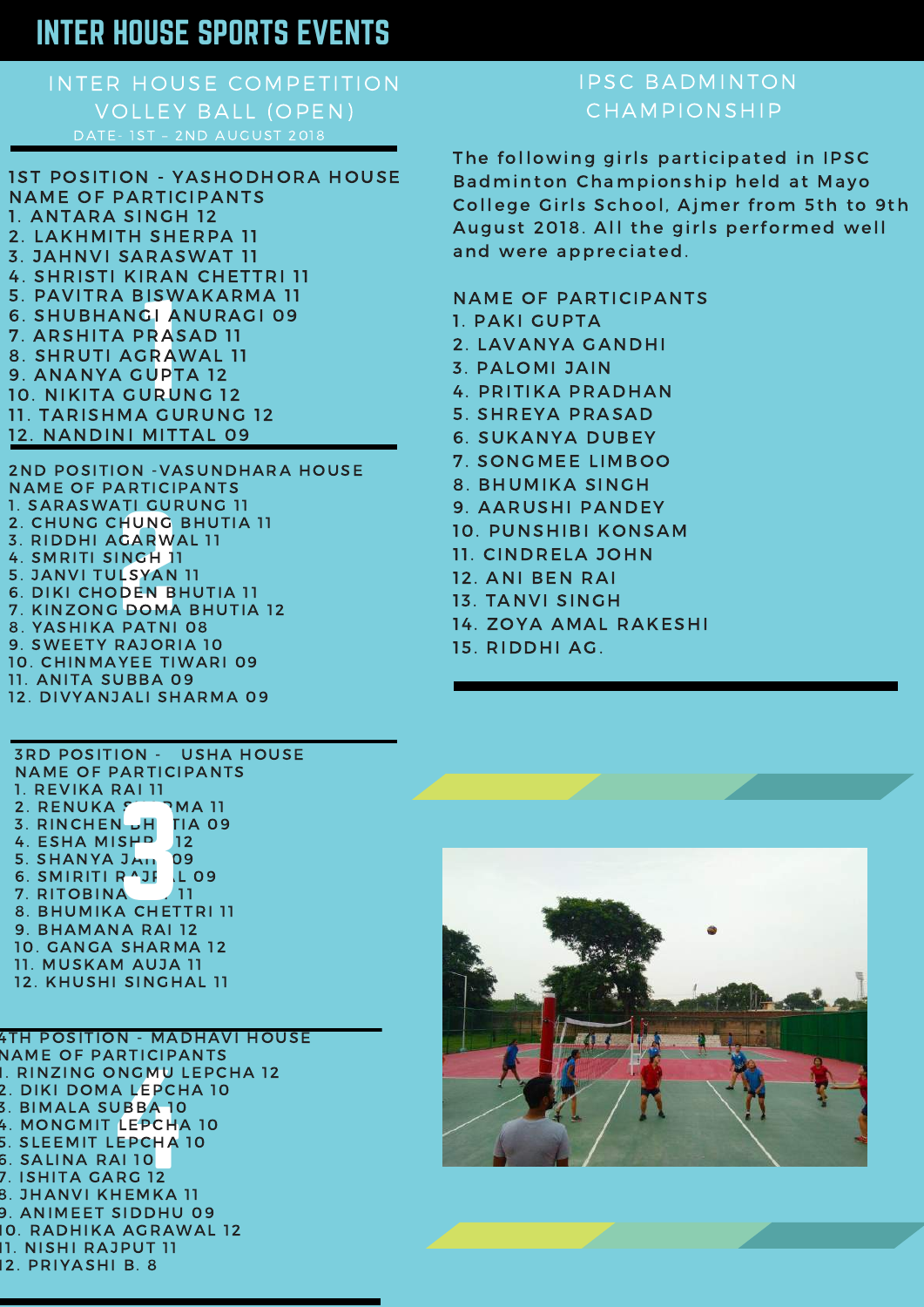# **TED-X TALKS** *At ABV-IIITM*

**On 18th August a group of 21 students of the Round Square Committee and Home Science visited Amar Jyoti - school and rehabilitation center.**

**The students were escorted by the school Round Square Representative Mrs Radha Khanka and Home Science Teacher Mrs Shweta Chaudhary. The purpose of the visit was to conduct a survey regarding the behavior and needs of the specially abled children. Apart from this they also explored the possibilities of associating with the organization in diverse initiatives.**

**SKV students interacted with the students and also witness the classes in progress. They were very impressed with the teaching skills adopted for the visually challenged, hearing impaired and mentally challenged. Their grasping power and interest in the lessons was amazing. They visited the language lab, computer lab(with special software for the visually challenged), library (equipped with teaching aids for all types of disabilities and tools in the braille), the art and craft as well as the tailoring and pottery section. Wherever they went, they found children immersed in different activities.**

**The visit taught them that where there is a will there is definitely a way - one just have to look out. Event Incharge Radha Khanka Shweta Choudhary**

**We had all heard about TED-x talks and our joys knew no bounds when we got the opportunity to attend the Ted x talk organized by ABVIIITMG on 25th August.**

**A group of 19 girls escorted by Mrs Priya Ailani and Mrs Radha Khanka got to listen to the experiences shared by seven speakers from diverse fields.**

**The first speaker Goloka Vrindavan Dasa from ISKON emphasized on having at least one selfless , intimate relation in life. Joyita Mandal, the first transgender judge , left us all reflecting on the need to sensitize society towards transgenders.**

**Oyindrilla Ray Ghosh, a young model and designer emphasized on embracing diversity. Bani Yadav, the biker, left us with the thought that we must keep our passions alive and chase them.**

**Mr Pushkar Jain described technology as an art that is a soaring imagination of the human mind. MR Sandeep Jain, the CEO of Geeks, shared his experience with the audience about how he realized the need to create a platform for fresh engineering graduates, create their job profiles and help them prepare for interviews.**

**The last speaker for the day, Mr Amandeep Singh enthralled all with his art of story telling. He advised the students to keep exploring until they discover what is the best for them. We all returned with a lot of thoughts to reflect on.**

**Event Incharge Radha Khanka Priya Ailani**